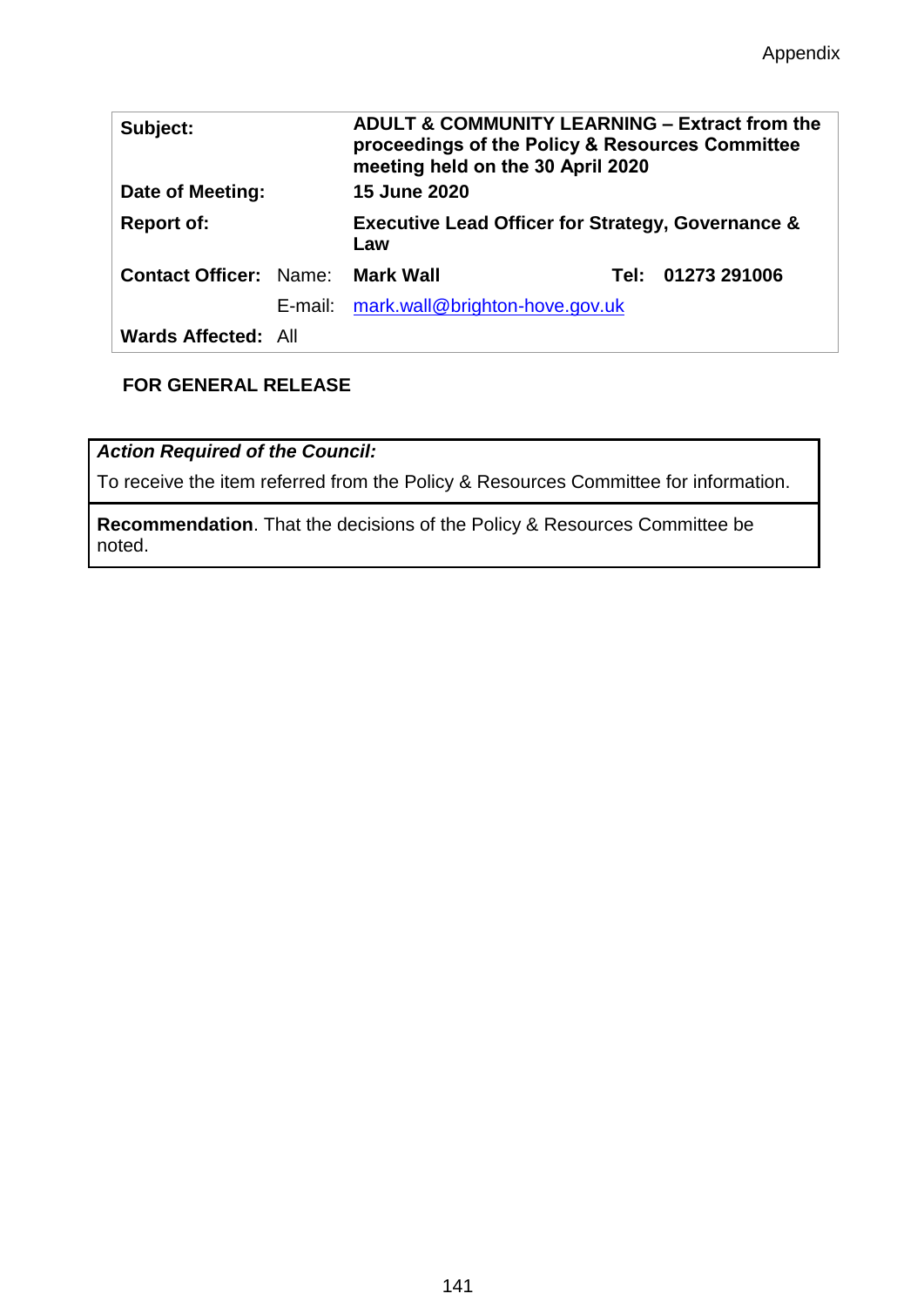## **BRIGHTON & HOVE CITY COUNCIL**

### **POLICY & RESOURCES COMMITTEE**

### **4.00pm 30 APRIL 2020**

### **VIRTUAL MEETING**

#### **MINUTES**

**Present**: Councillor Platts (Chair) Yates (Deputy Chair), Mac Cafferty (Opposition Spokesperson), Bell (Group Spokesperson), Allcock, Clare, Gibson, Moonan, Miller and Shanks.

### **PART ONE**

#### **167 ADULT & COMMUNITY LEARNING**

- 167.1 The Interim Executive Director for Families, Children & Learning introduced the report concerning the future delivery model of the Council's Adult & Community Learning offer funded by the Education & Skills Funding Agency. She noted that the Housing Committee had agreed to the use of HRA funding for Year 1.
- 167.2 Councillor Shanks welcomed the report and formally moved an amendment on behalf of the Green Group which sought to enable alternative options to be looked at.
- 167.3 Councillor Clare formally seconded the amendment.
- 167.4 Councillor Bell stated that he fully supported the scheme although was concerned about the call on HRA funding and questioned whether it would be more appropriate to use the General Fund.
- 167.5 The Acting Chief Finance Officer stated that the HRA was to be used for then benefit of tenants and this had been demonstrated in the report. However, the decision was for Members although the current pressures on the General Fund should be taken into consideration as outlined in the options listed in the report.
- 167.6 Councillor Allcock noted that the Housing Committee had agreed to the funding from the HRA for the first year and welcomed the Green Group's amendment. He believed there was a need for the service in the city and noted the support of the Trustees from the Friend's Centre.
- 167.7 Councillor Gibson stated that any future funding needed to be proportionate to the tenants' benefits and future consultation on how the service wold be provided needed to be improved. He hoped that the service could be turned around and could then continue to provide the important support to adults in the city.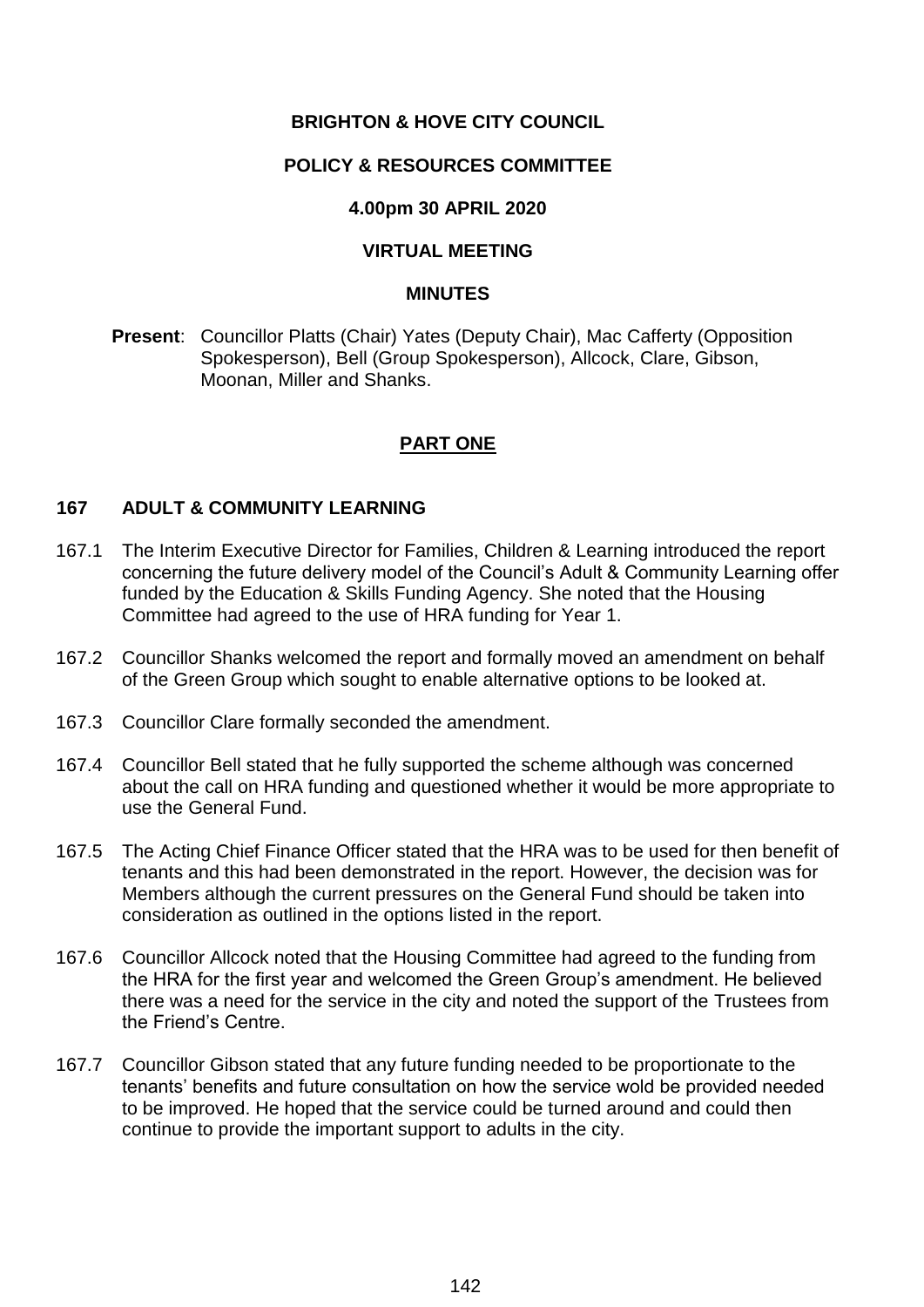- 167.8 Councillor Miller expressed some reservations about the use of HRA and noted that some people would effectively be paying twice for the service. He was also concerned about funding elements and welcomed the Green amendment.
- 167.9 Councillor Moonan acknowledged the need to look at the funding elements and stated that the service provided an important second opportunity to develop skills and knowledge and hoped that it could be supported.
- 167.10 The Chair noted the comments and put the Green Group's amendment to the vote which was carried unanimously.
- 167.11 The Chair then put the recommendations to the vote, noting that the recommendation to use the £40k funding from the HRA in Year 1 was being put forward as the preferred option.

### 167.12 **RESOLVED:**

- (1) That a contribution of £40,000 from the HRA be set aside in the 2020/21 financial year only to support the funding requirements detailed in Option 1 in the report and subject to recommendation 3 below, and that any future HRA contributions be conditional on tenants support evidenced by consultation and that should this consultation be favourable, the HRA contribution be proportionate to the established benefits derived by tenants from these services, as also described in paragraph 3.41 of the report;
- (2) That the Adult and Community Learning be brought in-house following the expiry of the current arrangements on 31st July 2020;
- (3) That additional funding to be allocated to the Families, Children and Learning Directorate to cover the associated costs of bringing delivery in-house based on the option below be approved:
	- (i) Funding anticipated being in the region of £61,030 in year 1, based on funding of £20,000 each for Neighbourhood Learning in Deprived Communities (Hangleton and Knoll and Whitehawk Inn) is provided by the Housing Revenue Account; and
	- (ii) If necessary, to explore other options to mitigate any loss of NLDC funding to the Hangleton and Knoll and Whitehawk Inn project resulting from the inhouse proposal moving beyond year one, should no further funding be obtained from the HRA in future years .

Note: the costs for year two onwards for both options is dependent on securing suitable accommodation within the council.

- (4) That delegated authority be granted to the Executive Director for Economy, Environment & Culture to:
	- (i) Secure a 1year lease or license as appropriate on Isetta Square from the Friends Centre; and